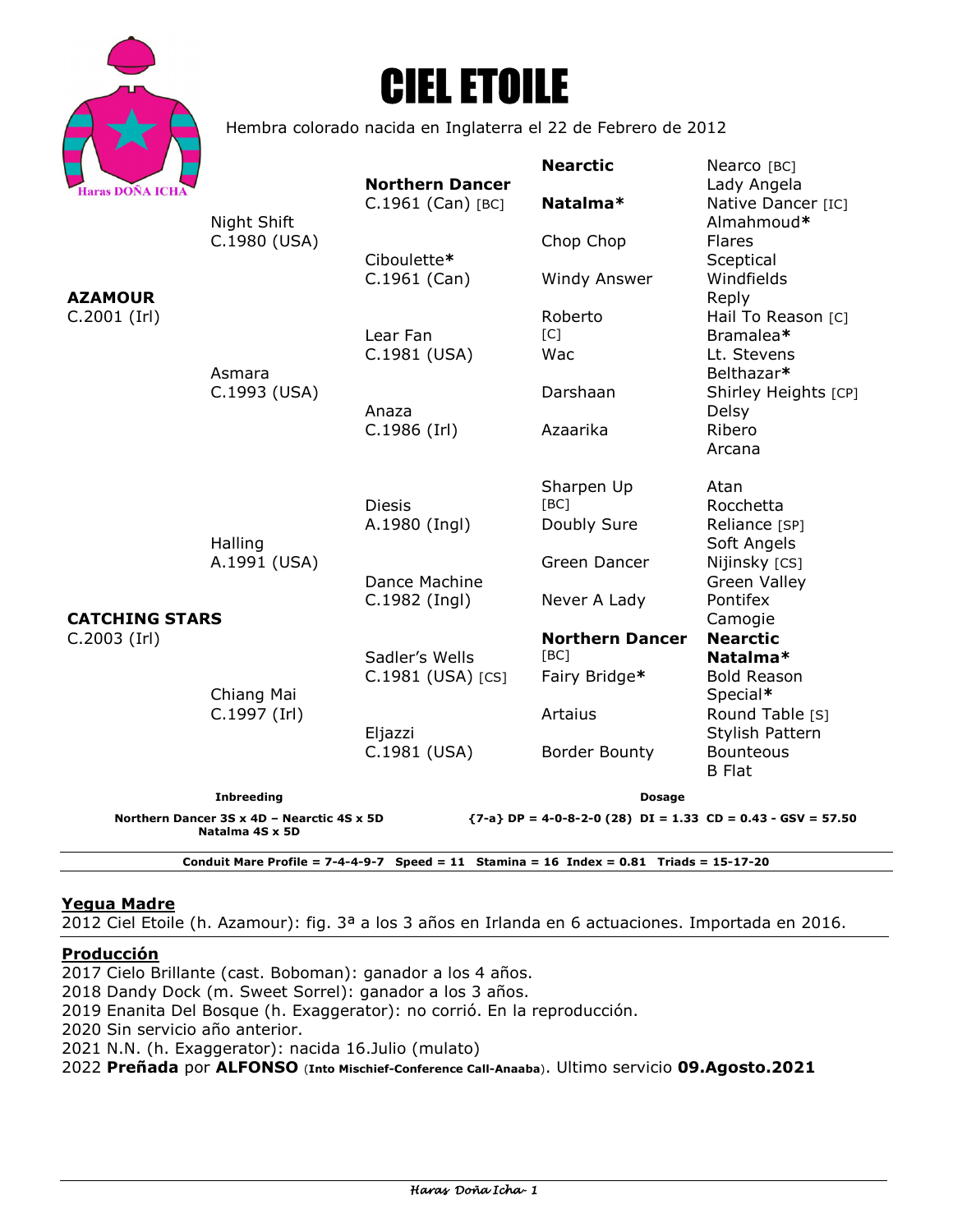### **LINEA PATERNA**

**AZAMOUR** (**2001**). Ganador de 6 cs. en Inglaterra e Irlanda, incl. St. James's Palace S **(Gr.1)**, Irish Champion S **(Gr.1)**, Prince Of Wales's S **(Gr.1)**, King George S (Gr.1), Beresford S **(Gr.2)**; 2° Irish 2000 Guineas **(Gr.1)**; 3° 2000 Guineas S **(Gr.1)**, Champion S **(Gr.1)**; 4° Tattersalls Gold Cup **(Gr.1)**. Y en USA 3° Breeders' Cup Turf **(Gr.1)**. US\$ 2,424,362. Murió, 2014.

Es padre de **ALOISIA** (MRC Thousand Guineas**-Gr.1**, MVRC Moonee Valley Vase**-Gr.2**, etc. Aust), **COVERT LOVE** (Irish Oaks**-Gr.1**, Prix De L'Opera**-Gr.1**, Hoppings S**-L**, etc.), **DAWALAN** (*Eclipse Champion Steeplechaser, 2015*. Grand National Hurdle S**-Gr.1**, Colonial Cup S**-Gr.1**, etc.), **DOLNIYA** (Dubai Sheema Classic**-Gr.1**, Prix Malleret**-Gr.2**, etc.), **RAWNAQ** (*Eclipse Champion Steeplechaser, 2016*. Iroquois Hurdle S**-Gr.1**, American Grand National S**-Gr.1**, Flyingbolt Novice Chase**-Gr.2**, Temple Gwathmey Hurdle H**-Gr.3**, etc.), **VALYRA** (Prix De Diane-French Oaks**-Gr.1**), **ZARKANDAR** (Aintree Hurdle**-Gr-1**, Triumph Hurdle**-Gr.1**, Anniversary 4-y-o Juvenile Hurdle**-Gr.1**, 2 veces, Grand Prix d'Automne**-Gr.1**, etc.), **AMORE HASS** (Premio Vittorio Di Capua**-Gr.2**, Premio Pisa**-L**, etc. Ity), **HAWKSMOOR** (German 1000 Guineas**-Gr.2**, New York S**-Gr.2**, Beaugay S**-Gr.3**, Prestige S**-Gr.3**, Ingl, Ale, USA), **AZABOY** (Championship S**-Gr.2**, NZ), **BEST F DAYS** (Royal Lodge S**-Gr.2**, etc.), **DESTINED OF GLORY** (Jockey Club Mile**-Gr.2**, etc. HK), **ELEANORA DUSE** (Blandford S**-Gr.2**, etc.), **AZMEEL** (bet365 Classic Trial**-Gr.3**, Dee S**-Gr.3**, Weashington Singer S**-L**, etc.), **CALIFORNIA** (Lillie Langtry S**-Gr-3**, etc.), **LINDENTHALER** (Dr. Busch-Memorial**-Gr.3**, etc.), **NATIVE KHAN** (Solario S**-Gr.3**, Craven S**-Gr.3**, etc. **Padrillo**), **NO EXPLAINING** (Gallorette**-Gr.3**, etc.), **AZARI** (Premio Vittorio Riva**-L**, etc. Ity), **ZANUGHAN** (Hotel Oyster S**-L**), **AMOUR DE NUIT** (Better Odds With Matchbook Novices' H**-L**, etc.), **GIFTER GIRLS** (Pipalong S**-L**, etc.), **IRISH ROOKIE** (Montrose Fillies' S**-L**, etc.), **MINOTAUR** (Grand Prix de la Ville de Craon-Mayenne**-L**, etc.), etc…

### **LINEA MATERNA**

### **1ª madre**

2003 Catching Stars (h. Halling): no corrió en Inglaterra. Es hermana materna de **CHINESE WHITE** (*Campeona Mayor en Irlanda*). Madre de:

2010 Helen's Choice (cast. Kheleyf): 5 cs. en Inglaterra y Hong Kong. US\$ 269,971. 2009 Cloudchaser (h. Red Ransom): no corrió en Inglaterra. Madre de 2011 Marengo (m. Verglas): 5 cs. en Iglaterra. £ 27,259.

2012 Ciel Etoile (h. Azaour): **ver arriba**.

## **2ª madre**

97 **CHIANG MAI** (h. Sadler's Wells): ganadora de 4 cs. a los 2 y 3 años en Inglaterra e Irlanda, incl. Aga Khan Studs Blandford Stakes **(Gr.3)**, Davenport Hotel Eyrefield Stakes **(L)**. Y en Francia 2ª Prix Jean de Chaudenay-Grand Prix du Printemps **(Gr.2)**; 4ª Prix Royal Oak **(Gr.1)**. £ 83,407. Es hemana materna de **RAFHA** (**Gr.3**. Madre de **INVINCIBLE SPIRT**). Madre de:

03 Catching Stars (h. Halling): **ver arriba**.

- 05 **CHINESE WHITE** (h. Dalakhani): *Campeona Mayor en Irlanda, 2010***.** Ganadora de 7 cs., incl. Audi Pretty Polly Stakes **(Gr.1)**, Irish National Stud Blandford Stakes **(Gr.2)**, Dance Design Stakes **(Gr.3)**, ISF Victor McCalmont EBF Stakes **(L)**, dos veces, Irish Stal.FarmsEBF Hurry Harriet Stakes **(L)**; 2ª ISF Victor McCalmont EBF Stakes **(L)**; 3ª Tattersalls Gold Cup **(Gr.1)**, Blue Wind Stakes **(Gr.3)**; 4ª Irish Oaks **(Gr.1)**. £ 380,012. Madre de:
	- 17 **Misty Grey** (m. Dark Angel): 5 cs. en Inglaterra; 2° Rose Bowl Stakes **(L)**, Hyde Stakes **(L)**; 3° Kachy Stakes **(L)**, Lady Wulfruna Stakes **(L)**, Spring Trophy **(L)**. £ 95,522.
- 10 Raushan (h. Dalakhani): ganadora en Inglaterra. Madre de:
	- 15 **RASIMA** (h. Ifraaj): 2 cs. en Inglaterra, incl. Fleur Des Lys Fillies' Stakes **(L)**; 2ª Hoppings Fillies' Stakes **(Gr.3)**, John Musker Fillies' Stakes **(L)**. £ 63,236.
- 11 **Highly Toxic** (cast. Dalakhani): 2 cs. en Irlanda; 3° Kilfrush Stud Royal Whip Stakes **(Gr.3)**, Martin Molony Stakes **(L)**. £ 35,353.
- 13 Pumblechook (cast. Dalakhani: 4 cs. en Irlanda. £ 20,798.
- 14 Daira Prince (cast. Dubawi): 3 cs. en Irlanda. £ 17,497.

#### **3ª madre**

81 Eljazzi (h. Artaius): ganadora a los 2 años y 2 figs. en 4 actuaciones en Inglaterra. Es hermana materna de **PITCAIRN**, **VALLEY FORGE**. Madre de: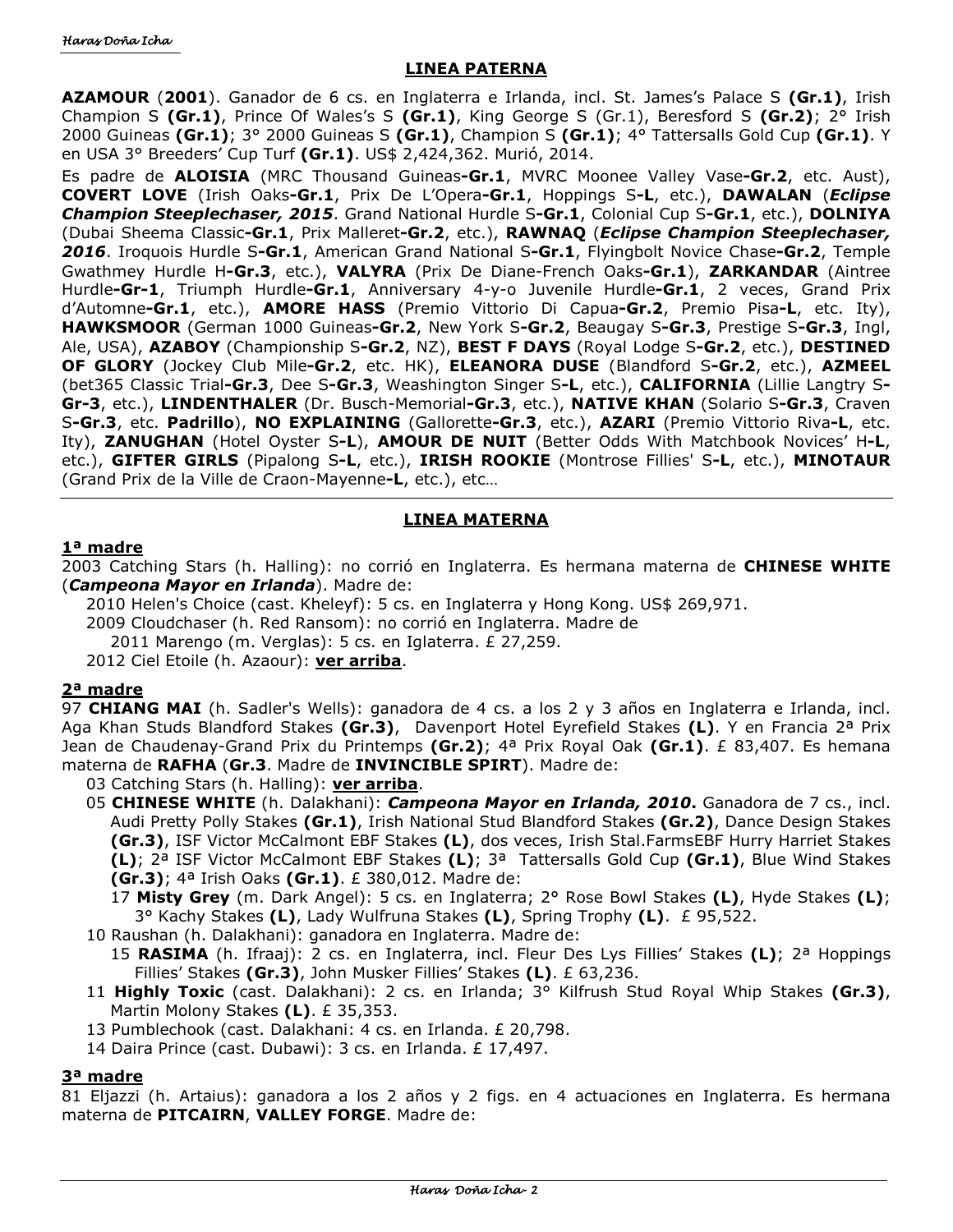#### Haras Doña Icha

- 87 **RAFHA** (h. Kris): 4 cs. en Inglaterra, incl. May Hill EBF Stakes, Doncaster **(Gr.3)**, Marley Roof Tile Oaks Trial Stakes **(L)**, Princess Elizabeth Stakes **(L)**. Ganadora en Francia del Prix de Diane Hermes **(Gr.1)**. £ 196,031. Madre de:
	- 92 **Al Widyan** (m. Slip Anchor): 3 cs. en Inglaterra; 3° Cooperative Bank Serlby Stakes **(L)**. £ 17,135.
	- 95 **SADIAN** (m. Shirley Heights): 6 cs en Inglaterra, incl. Lanes End John Porter Stakes **(Gr.3)**, Ormonde Stakes **(Gr.3)**; 2° Coloroll Derby Trial Stakes **(Gr.3)**; 3° Geoffrey Freer Stakes **(Gr.2)**; 4° St. Leger Stakes **(Gr.1)**. Ganador en Arabia Saudita. £ 113,267. **Padrillo**.
	- 96 **FNAN** (cast. Generous): 4 cs. en Irlanda en vallas, incl. Denny Gold Medal Handicap Chase **(Gr.3)**; 3° Kevin McManus Stayers Tipperkevin Hurdle **(Gr.1)**.
	- 97 **INVINCIBLE SPIRIT** (m. Green Desert): *Campeón Mayor en Irlanda, 2001*. Ganador de 7 cs., incl. Stanley Leisure Sprint Cup **(Gr.1)**, Duke of York Stakes **(Gr.3)**, Aon MacDonagh Boland Stakes **(Gr.3)**, Ripon Champion 2yo Trophy **(L)**, Ruinart Champagne Hackwood Stakes **(L)**. En Francia 2° Prix de Meautry Royal Barriere **(Gr.3**)**.** £ 247,786. **Gran Padrillo**.
	- 98 **Aquarius** (cast. Royal Academy): ganador en Inglaterra; 3° Queen's Vase **(Gr.3)**. £ 21,182.
	- 99 **MASSARRA** (h. Danehill): 3 cs. en Inglaterra, incl. Taylor Woodrow Empress Stakes **(L)**; 2ª Shadwell Stud Nell Gwyn Stakes **(Gr.3)**; 3ª Ruinart Champagne Hackwood Stakes **(L)**; y en Francia 2ª Prix Robert Papin-Omnium de 2 Ans **(Gr.2)**. £ 54,276. Madre de: 04 Tebee (h. Selkirk): ganadora en Inglaterra. Madre de:
		- 14 **HERTFORD DANCER** (h. Foxwedge): 2 cs. Inglaterra, incl. Betfred Oaks Trial Stakes **(L)**; 3ª Ribblesdale Stakes **(Gr.2)**; 4ª Lancashire Oaks **(Gr.2)**. £ 55,429.
		- 06 Middle Persia (h. Dalakhani): ganadora en Inglaterra. Madre de:
			- 12 **KILIMANJARO** (cast. High Chaparral): 2 cs. a los 3 años en Inglaterra, incl. betfred.com Derby Trial Stakes **(L)**. £ 111,023.
		- 09 **NAYARRA** (h. Cape Cross): *Campeona 2 Años en Italia, 2011*. Ganadora den Gran Criterium **(Gr.1)**. Y en Inglaterra 2ª Lanwades Stud Nell Gwyn Stakes **(Gr.3)**; 3ª Sakhee Oh So Sharp Stakes **(Gr.3)**, Peter Willett Stardom Stakes **(L)**; y en USA 2ª Stardusk Stakes **(L)**, Hatoof Stakes; 3ª Given Stakes **(L)**. US\$ 260,364. Madrede:
			- 14 **Lahore** (m. Elusive Quality): 3 cs. en Inglaterra; 3° Totescoop6 EBF Guisborough Stakes **(L)**. £ 31,490.
			- 18 **Seventh Kingdom** (m. Frankel): ganador a los 2 años en Inglaterra; 3° Superlative Stakes **(Gr.2)**. £ 7,873.
		- 10 **Mars** (m. Galileo: ganador en Irlanda; 2° Jockey Club of Turkey Meld Stakes **(Gr.3)**; 3° St James's Palace Stakes **(Gr.1)**. £ 99,769. Murió, 2014.
		- 11 **WONDERFULLY** (h. Galileo): 2 cs. en Irlanda, incl. Silver Flash Stakes **(Gr.3)**. £ 50,373. En la reproducción.
		- 14 **CUFF** (h. Galileo): 2 cs. a los 2 años en Irlanda, incl. Coolmore Stud EBF Naas Juvenile Sprint Stakes **(L)**. £ 37,816.
		- 15 **GUSTAV KLIMT** (m. Galileo): 3 cs. en Inglaterra, incl. bet365 Superlative Stakes **(Gr.2**), 2000 Guineas Trial **(L)**; 2° St. James's Palace Stakes **(Gr.1)**; 3° Irish 2000 Guineas **(Gr.1)**, Sprint Cup **(Gr.1)**; 4° Sussex Stakes **(Gr.1)**. Y en Francia 3° Prix Jean Prat **(Gr.1)**; 4° Prix De La Foret **(Gr.1)**. £ 391,233. **Padrillo** en Inglaterra.
		- 17 **BLISSFUL** (h. Galileo): 2 cs. en Irlanda, incl. Ingabelle Stakes **(L)**. £ 65,501.
	- 01 **Kodiac** (m. Danehill): 3 cs. en Iglaterra; 2° Stan James Hackwood Stakes **(Gr.3)**; . Ganador en Dubai. £ 36,092. **Padrillo** en Irlanda.
	- 03 **ACTS OF GRACE** (h. Bahri): 2 cs. a los 3 años en Inglaterra, incl. P'waterhousecooper Princess Royal Stakes **(Gr.3)**; y en Francia Prix des Tourelles **(L)**. £ 53,338. Madre de:
		- 10 Contradict (h. Raven's Pass): ganadora en Inglaterra. Madre de:
			- 15 **ORBAAN** (m. Invincible Spirit): 3 cs. en Francia incl. Prix De Saint-Patrick **(L)**. € 72,197
			- 16 **Momkin** (m. Bated Breath): ganador en Inglaterra; 2° Craven Stakes **(Gr.3)**, Supreme Stakes **(Gr.3)**, Sir Henry Cecil Stakes **(L)**; 3° Thoroughbred Stakes **(Gr.3)**. £ 61,041.
			- 17 **MISHRIFF** (m. Maxie Believe): 3 cs. en Inglaterra, incl. International Stakes **(Gr.1)**, Betfair Exchange Free Bet Streak Newmarket Stakes **(L)**; 2° King George VI & Queen Elizabeth Stakes **(Gr.1)**; 2° Eclipse Stakes **(Gr.3)**; 4° Champion Stakes **(Gr.1)**. En Arabia Saudita 2° Saudi Derby. Ganador de 2 cs. a los 3 años en, incl. Prix Du Jockey Club **(Gr.1)**, Prix Guillaume D'Ornano **(Gr.2)** en 7 actuaciones. Ganador de 2 cs. en Dubai y Qatar, incl. Dubai Sheema Classic **(Gr.1)**, Saudi Cup. £ 11,158,059.
- 90 **Fayfa** (h. Slip Anchor): ganadora en Inglaterra; 2ª Vodafone Group Fillies Trial Stakes **(L)**. Exportada a Australia, 1997. Madre de: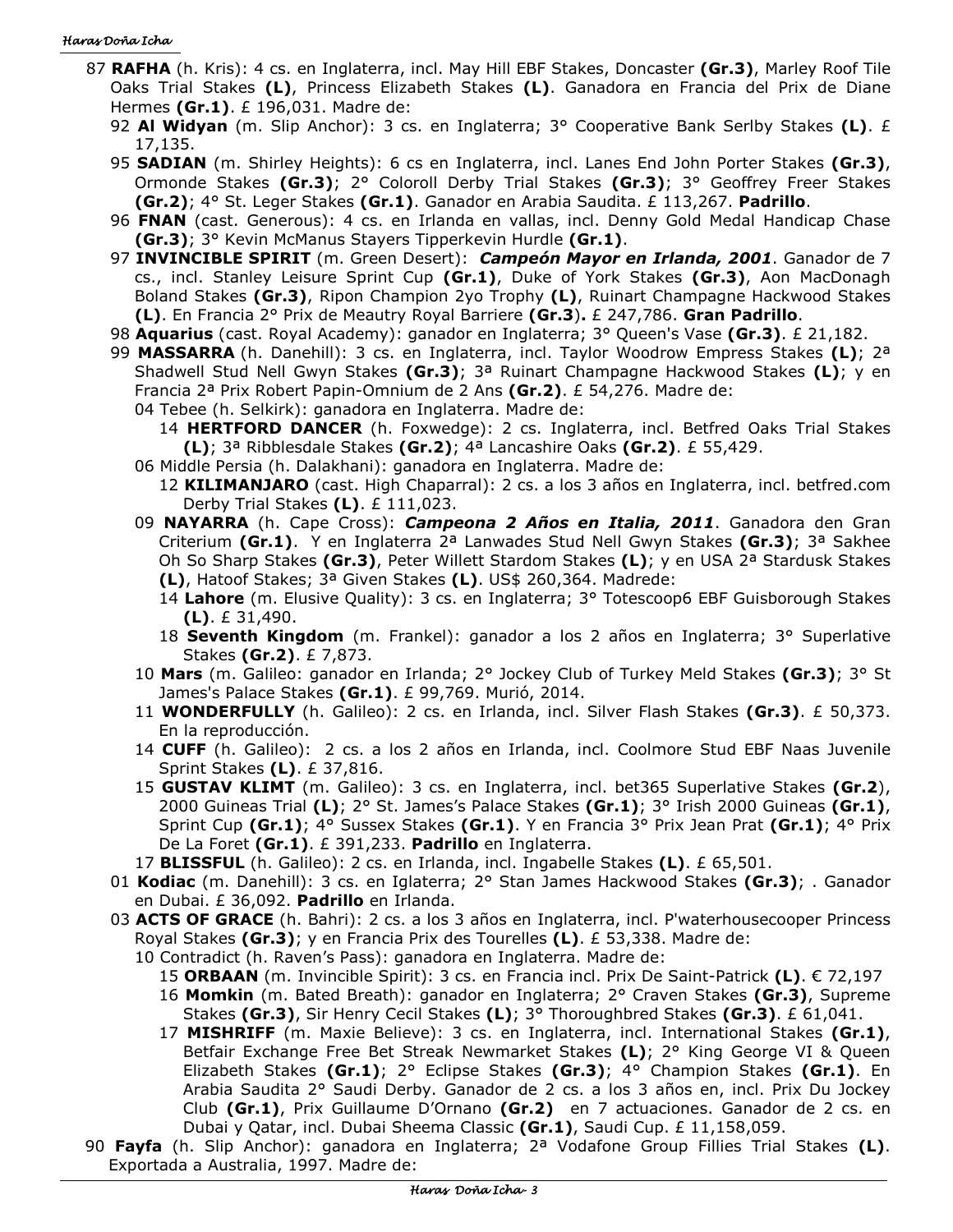- 97 She's Alluring (h. Lure): 2 cs. en Australia. AUS\$ 33,900. Madre de:
	- 08 **Fast And Sexy** (h. Fastnet Rock): 3 cs. en Australia; 3ª Moet & Chandon Champagne Stakes **(Gr.1)**, Reisling Stakes **(Gr.2)**. AUS\$ 160,670.
- 98 Doduo (h. Danehill): 2 cs. en Australia. Madre de:
	- 04 Joiya (h. Stravinsky): 3 cs. en Nueva Zelandia. Madre de:
		- 11 **NIKI PIKI MILO** (h. Librettist): 3 cs. en Nueva Zelandia, incl. Courtesy Ford Ryder Stakes **(L)**; 3ª Fillies Stakes **(L)**. NZ\$ 104,876.
		- 12 **The Dom** (m. Swiss Ace): 2 cs. en Nueva Zelandia; 3° Ryder Stakes **(L)**. NZ\$ 14,850.
		- 13 **Bella Gioia** (h. Swiss Ace): 2 cs. en Nueva Zelandia; 2ª New Zealand 1000 Guineas **(Gr.1)**. NZ\$ 81,750.
		- 16 **Bella Mente** (h. El Roca): ganadora en Nueva Zelandia; 2ª Mufhasa Stakes **(L)**; 3ª Manawatu Sire's Produce Stakes **(Gr.1)**, James & Annie Sarten Memorial Stakes **(Gr.2)**. NZ\$ 70,650.
	- 06 Hukba (h. Shamardal): ganadora en Australia. Exp. a Nueva Zelandia, 2013. Madre de:

14 **Astor** (h. Ifraaj): 4 cs. en Nueva Zelandia; 2ª Mr Tiz Trophy **(Gr.3)**. NZ\$ 86,525.

- 09 Di Lusso (h. Lonhro): figs. en Australia. Madre de:
	- 14 **CONTESSA VANESSA** (h. Bullbards): 5 cs. en Nueva Zelandia, incl. Eigfht Carat Classic **(Gr.2)**, Suline Vase **(Gr.3)**; 2ª New Zealand Oaks **(Gr.1)**, Royal Stakes **(Gr.2)**, Manawatu Challenge Stakes **(Gr.2)**; 3ª Eulogy Stakes **(Gr.3)**, South Island Thoroughbred Breeders' Stakes **(Gr.3)**, Easter Cup **(L)**. NZ\$ 314,725.
- 99 Morning Light (h. Danehill): no corrió en Australia. Madre de:
	- 05 Sping Falls(h. Giant's Causeway): ganadora en Australia. Madre de:
		- 13 **Mariah's Magic** (h. Magic Albert): 2 cs. en Australia; 2ª Mitre 10 Elwick Stakes **(L)**. AUS\$ 20,800.
- 01 **Love Jeddah** (h. Danehill): ganadora a los 3 años en Australia; 2ª Maribyrnong Plate **(Gr.2)**. AUS\$ 38,719. Exportada a Sudáfrica, 2006. Madre de:
	- 08 **Winter Heart** (h. Western Winter): 3 cs. en Sudáfrica; 3ª Golf Specialist Milkwood Stakes **(L)**.
- 02 **HILLFA** (h. Danehill): 2 cs. en Australia, incl. Seppelt Wines Desirable Handicap **(L)**. Madre de:
	- 09 **WALK WITH ATTITUDE** (h. Hussonet): 2 cs. en Australia., incl. Lexus Hybrid Desirable Plate **(L)**. AUS\$ 165,570.
- 04 Giant's Bounty (h. Giant's Causeway): 2 cs. en Sudáfrica. Madre de:
	- 12 **Captain's Causeway** (m. Captain Al): 4 cs. en Sudáfrica; 2° In Full Flight Handicap **(L)**. SAF\$ 300,625.
- 06 **Impulsive Dream** (h. Encosta de Lago): ganadora a los 2 años en Australia; 2ª Schweppes Sires' Produce Stakes **(Gr.2)**; 3ª Darley Champagne Classic **(Gr.2)**. AUS\$ 84,450.
- 92 El Jazirah (h. Kris): no corrió en Inglaterra. Madre de:
	- 98 **MOUNT ELBRUS** (h. Barathea): 3 cs. en Inglaterra y Francia, incl. Prix Petite Etoile **(L)**. £ 26,792 . Madre de:
		- 04 **Strobilus** (cast. Mark of Esteem): 2 cs. en Italia; 2° Gran Criterium **(Gr.1)**. £ 43,635.
		- 06 **Hunterview** (cast. Reset): 3 cs. en vallas; 3° Totescoop6 Swinton Handicap Hurdle **(Gr.3)**. £ 37,286.
		- 10 **LAVA FLOW** (h. Dalakhani): 2 cs. en Francia, incl. Prix de la Seine **(L)**. £ 38,179. Madre de:
			- 17 **PINATUBO** (m. Shamardal): *Cartier Campeón 2 Años en Europa, 2019*. Ganador de en 6 cs. a los 2 años en Inglaterra e Irlanda, incl. National Stakes **(Gr.1)**, Darley Dewhurst Stakes **(Gr.1)**, Vintage Stakes **(Gr.2)**, Chesham Stakes **(L)**; 2° St. James's Palace Stakes **(Gr.1)**; y 3° Quipco 2000 Guineas **(Gr.1)**. Ganador a los 3 años en Francia del Qatar Prix Jean Prat **(Gr.1)**; 2° Prix Du Moulin De Longcamp **(Gr.1)** en 10 actuaciones. US\$ 1,223,484. **Padrillo.**
	- 03 Fringe (h. In The Wings): ganadora a los 3 años en Francia. Madre de:
		- 11 **MASTER CARPENTER** (m. Mastercraftsman): 7 cs. en Inglaterra y Francia, incl. Prix Daphnis **(Gr.3)**, Heron Stakes **(L)**; 2° Rose Of Lancaster Stakes **(Gr.3)**, Fairway Stakes **(L)**; 3° Prix Eugene Adam **(Gr.2)**, Greenham Stakes **(Gr.3)**, Sandown Classic Trial **(Gr.3)**, Huxley Stakes **(Gr.3)**, Pomftret Stakes **(L)**. £ 281,723. **Padrillo** en Inglaterra.
- 95 Wosaita (h. Generous): figs. en Inglaterra. Madre de:
- 02 **WHAZZAT** (h. Daylami): 2 cs. a los 2 años en Inglaterra, incl. Chesham Stakes **(L)**; 2ª in totescoop6 EBF Gillies Stakes **(L)**. £ 36,372. Madre de: